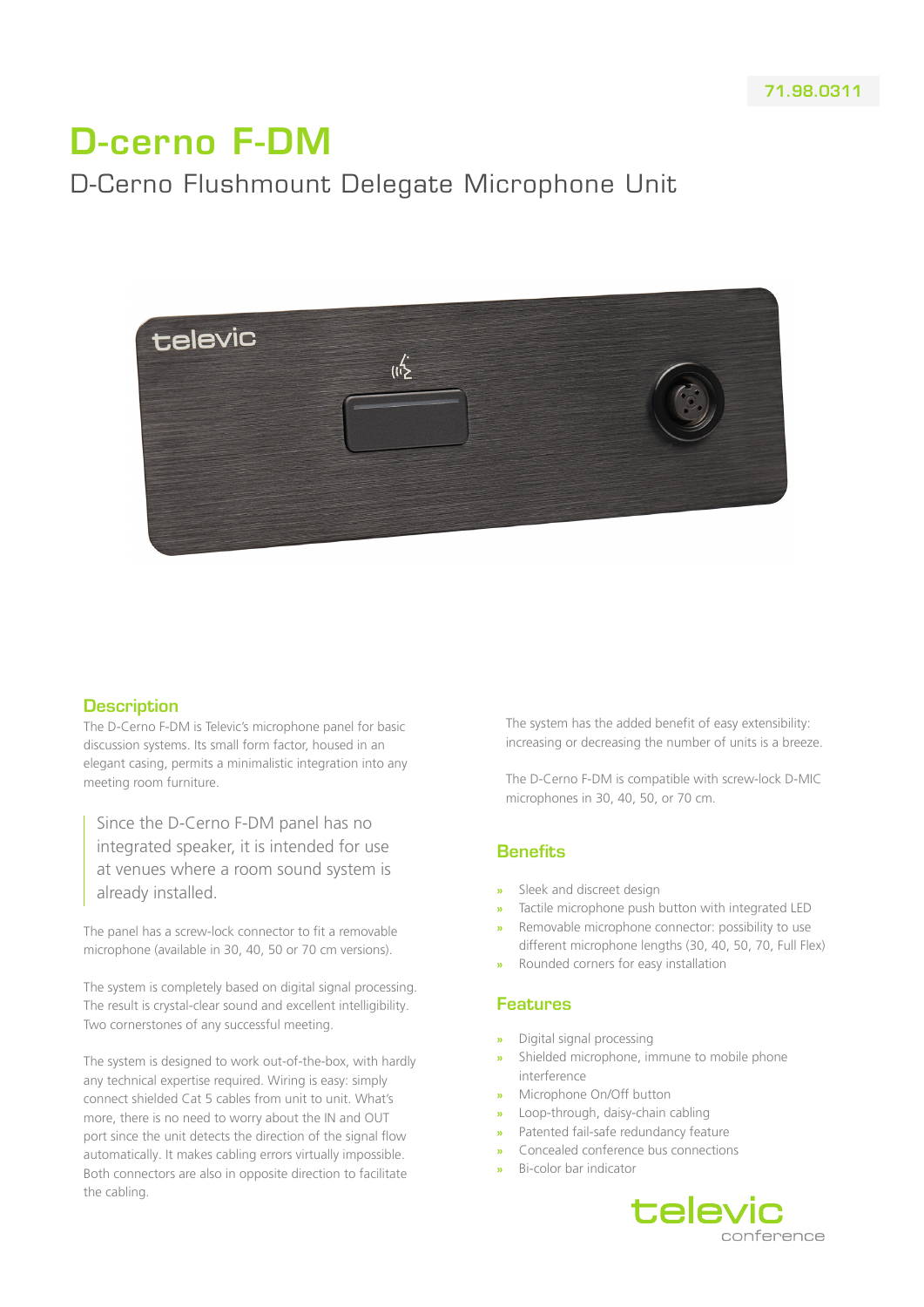## **Connectivity**

- **»** 2 digital bus connections (IN/OUT interchangeable)
- **»** Screw-lock socket to connect a removable microphone:

| D-MIC30 SL | 71.98.0053 |
|------------|------------|
| D-MIC40 SL | 71.98.0054 |
| D-MIC50 SL | 71.98.0055 |
| D-MIC70 SL | 71.98.0057 |
| D-MIC FF   | 71.98.0059 |

## **Specifications**

| <b>Mechanical</b>     |                           |
|-----------------------|---------------------------|
| Material              | Steel                     |
| Color                 | Black                     |
| Size (mm)             | 150 x 50 x 46             |
| Size packed (mm)      | $205 \times 85 \times 60$ |
| Weight (g)            | 270                       |
| Weight packed (g)     | 325                       |
| <b>Electrical</b>     |                           |
| Power Supply          | 48 DC, over Cat5 cable    |
| Power consumption     | 2 W                       |
| Audio quality         | 16 bit digital            |
| Frequency response    | 25 Hz-15,000 Hz (± 3 dB)  |
| <b>Environment</b>    |                           |
| Operating temperature | 5 to 50 $^{\circ}$ C      |

## **Certification**

| <b>Region</b> | <b>Certification</b> |
|---------------|----------------------|
| Europe        | CF                   |

## Technical drawings